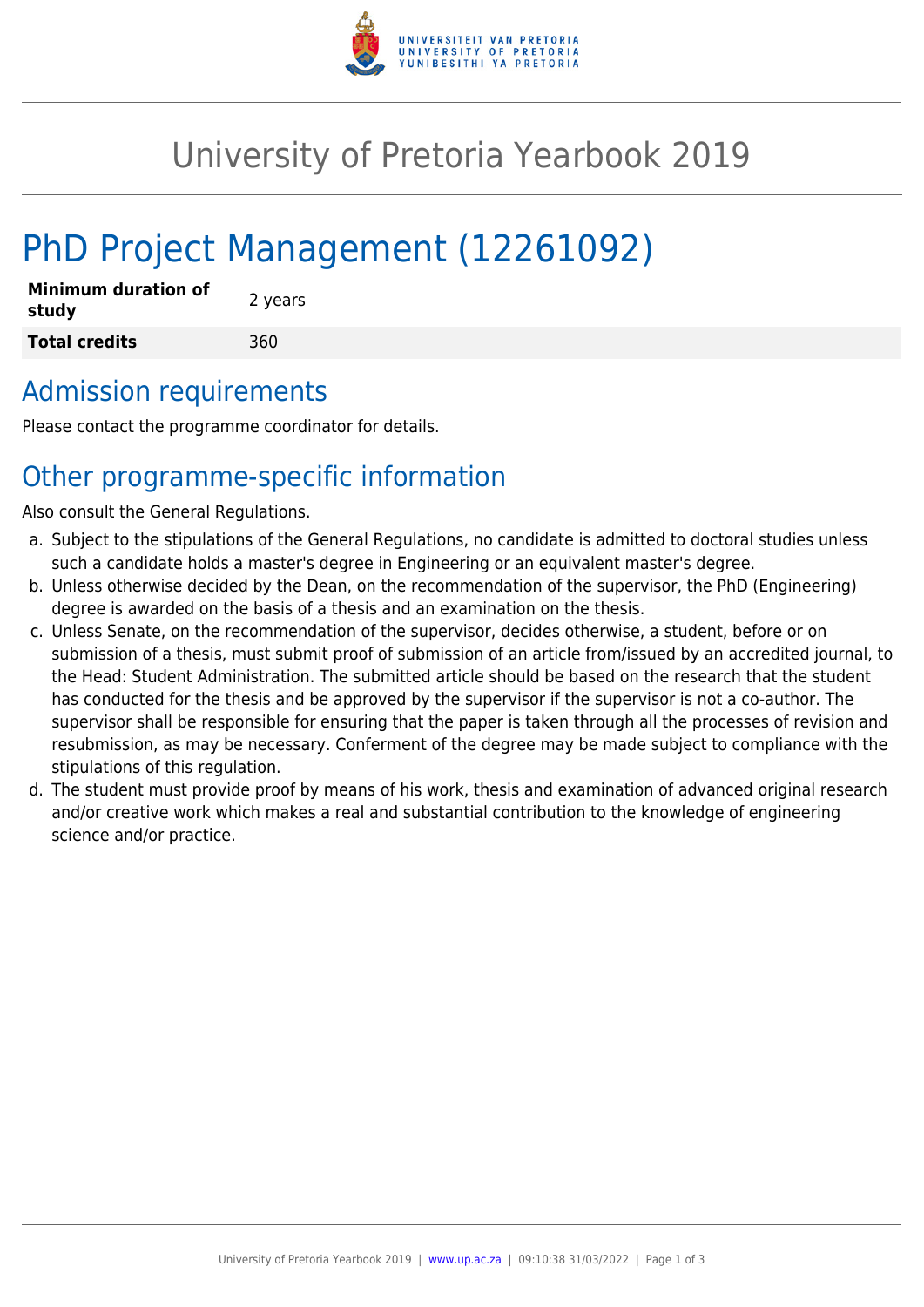

### Curriculum: Year 1

**Minimum credits: 360**

#### **Core modules**

[Thesis: Project management 990](https://www.up.ac.za/parents/yearbooks/2019/modules/view/IPK 990) (IPK 990) - Credits: 360.00